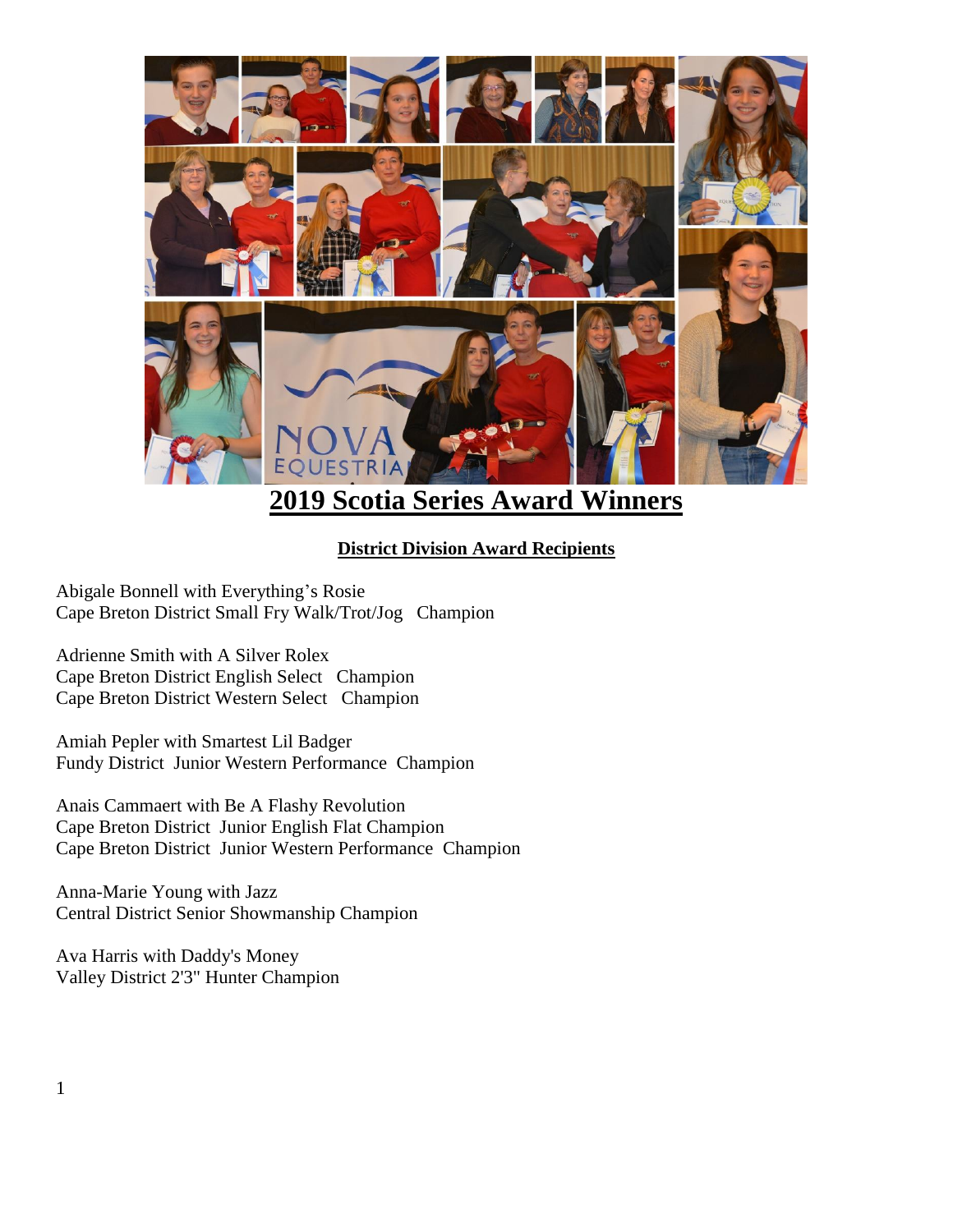Avery McLean with Max Last Flash Central District Junior Western Performance Champion

Brianna Darton with Wapz a Loki Valley District Senior English Flat Champion Valley District Senior Western Performance Champion Valley District Senior Showmanship Champion

Brittany Innocente with Hop To It Central District Senior Western Speed Champion

Catarina Giannandrea with Elegant Art Cape Breton District Junior Showmanship Champion

Danielle Chitty with Zips Cool Skipper Fundy District Senior Western Performance Champion

Darcy d'Entremont with Daddy's Money Valley District 3'0" Hunter Champion

Denver Wells-Daley with Valentino Chip Valley District Junior English Flat Champion Valley District Junior Western Performance Champion Valley District Junior Showmanship Champion

Delaney Murray with Moonlights Odessey Central District 0.75m Jumper Champion

Emily Cameron with Lady Arabella Fundy District Senior English Flat Champion

Emma van Zutphen with Mystic Sailors Delight Cape Breton District 2'3" Hunter Champion

Erika Dash with Queen of Spades Fundy District 2'3" Hunter Champion

Hailey Savage with It's A Dunn Deal Valley District 18" Hunter Champion Valley District 2'0" Hunter Champion

Hazel Caldwell with Aquilla Fundy District First Level Dressage Champion Isabelle Turner with Escapade STF Fundy District Introductory Walk Trot Dressage Champion (tie)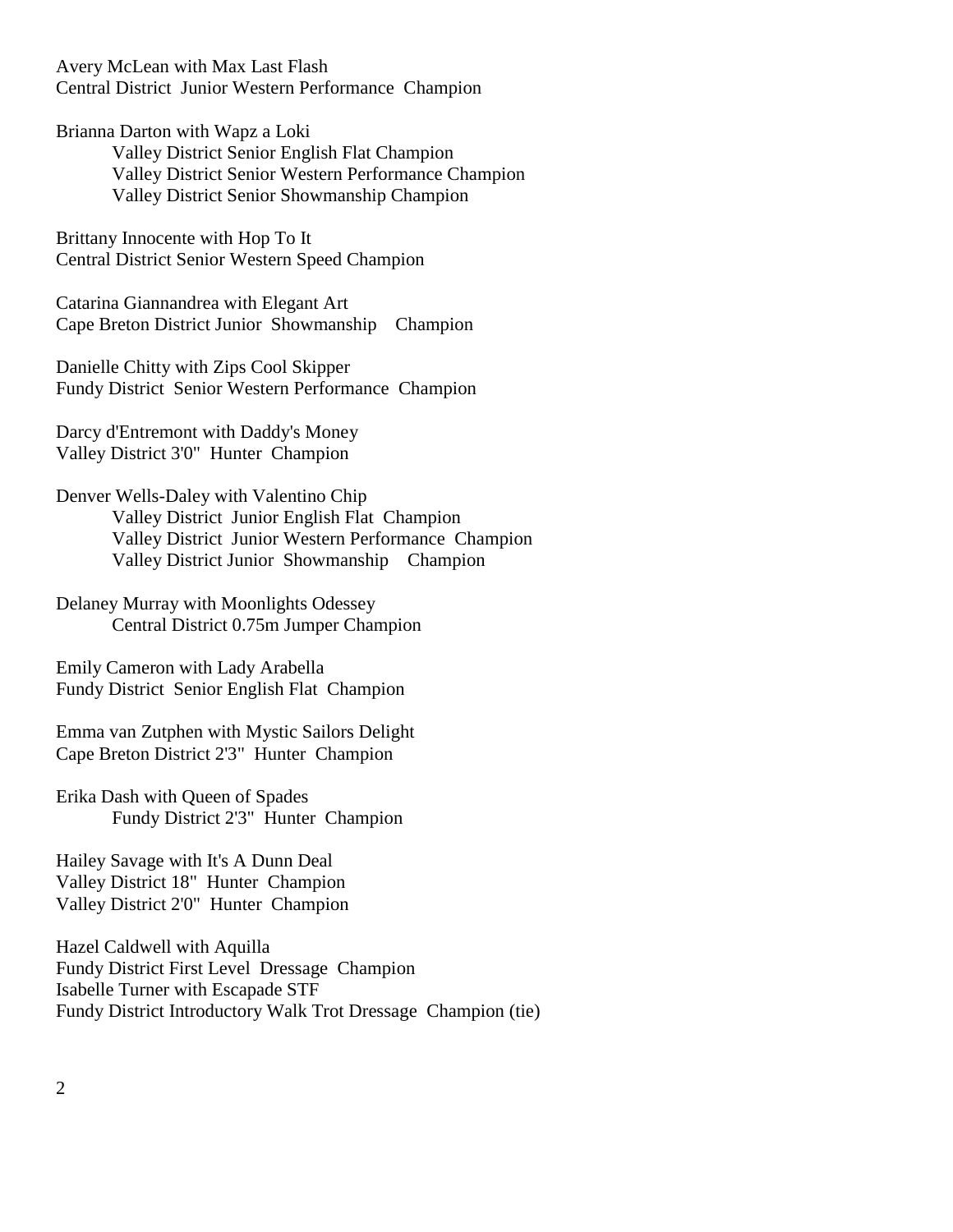Jenn Kreiberg with Black Raven South Shore District First Level Dressage Champion

Jennifer MacNeil with Fleet Admiral Jac Cape Breton District Senior Western Performance Champion

Jessica van Nostrand with Berlin Valley District 0.75m Jumper Champion

Jessica Warr with Soft Touch Central District 2'6" Hunter Champion Central District 2'9" Hunter Champion

Jill Barker with Game Changer Fundy District Training Level Dressage Champion (tie)

Joanne Fortin with All Dun in Chocolate Valley District English Select Champion Valley District Western Select Champion

Jorja Wells with Max Last Flash Fundy District Junior Walk/Trot/Jog Champion

Katherine Howarth with State Of The Art Central District 0.90m Jumper Champion Central District 3'0" Hunter Champion

Kathryn Mitchell with Fillipo Central District 0.85m Jumper Champion

Keri Anne Taweel with Cascade Ice Central District 2'3" Hunter Champion

Kim Beaton with JK Mini Edition Cape Breton District Miniature Driving Champion

Kim Condy with Pembroke Central District Training Level Dressage Champion

Lesley Higgins-Elchuck with Jesse Got The Gun Highland District Western Dressage Champion

Loretta Buchanan with Kustom Made Vision Valley District Senior Walk/Trot/Jog Champion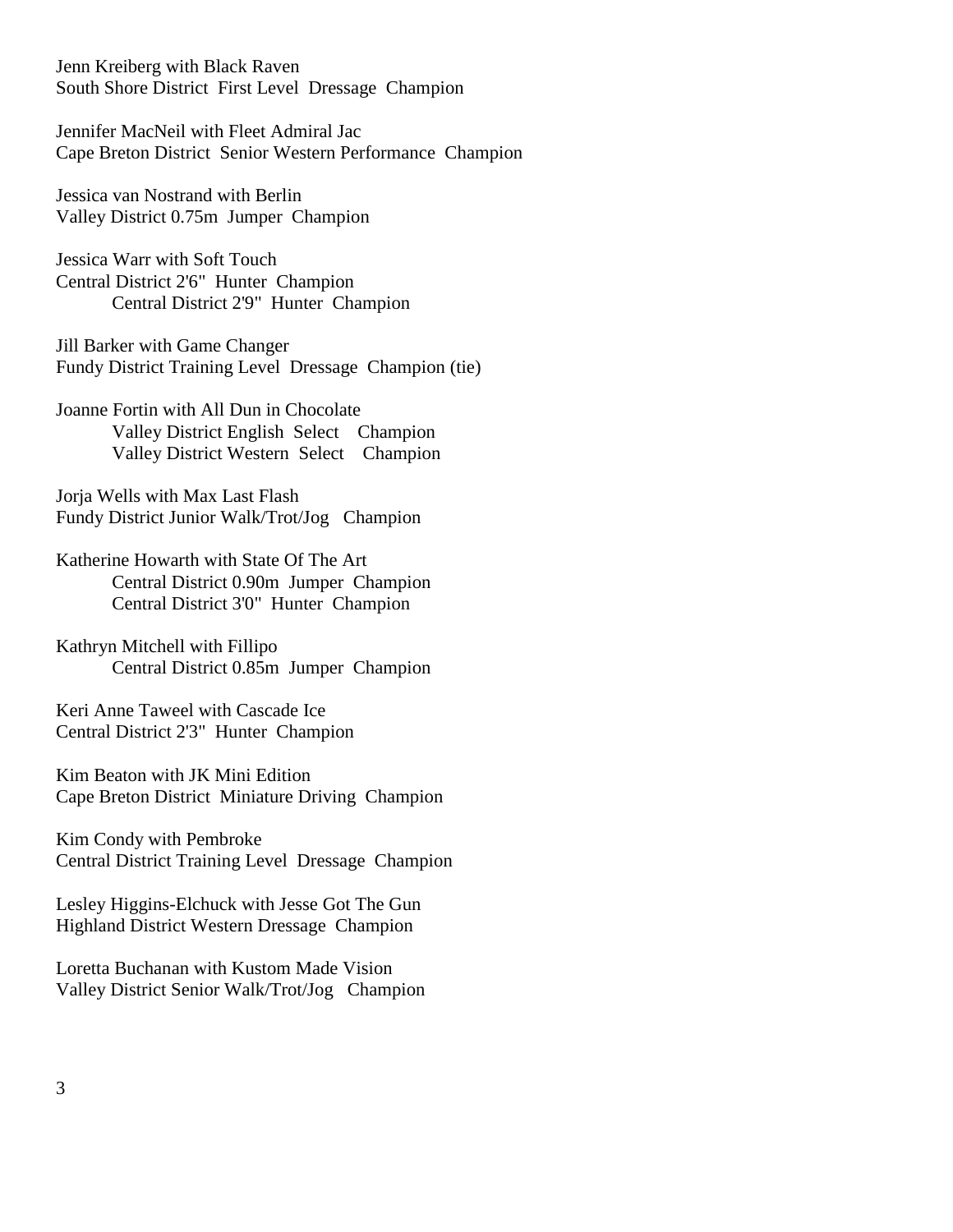L'Rhya Cranidge with Miss Dial It Central District Junior Showmanship Champion

Lucy Goddard with Spur Of The Moment Valley District Training Level Dressage Champion

Madalyn Hill with Scoots Miss Fit Valley District Cross Rail Hunter Champion

Makayla Gerroir with Chupa Viento (Amigo) Valley District 2'6" Hunter Champion Valley District 2'9" Hunter Champion

Mardi MacLean with Apollo Cape Breton District 2'0" Hunter Champion

Margaret Corkum Abando with Lean On Me Central District Para Dressage Champion Central District Introductory Walk Trot Dressage Champion

Marina Crowell with Armstrong Fundy District 3'0" Hunter Champion with Encore Fundy District 0.90m Jumper Champion

Marion Crosby with Checkmate Fundy District English Select Champion

Megan Atkinson with Party For Two Central District First Level Dressage Champion

Melanie Francis with Navigator Fundy District Training Level Dressage Champion (tie)

Melissa Delorey with Just Because Highland District Senior English Flat Champion Highland District 2'6" Hunter Champion Highland District 2'9" Hunter Champion

Mercedes Hillyard with Touche Highland District Junior English Flat Champion

Michelle Pothier with Little Rascal Valley District Miniature Driving Champion

Morgan DeCoste with The Full Monty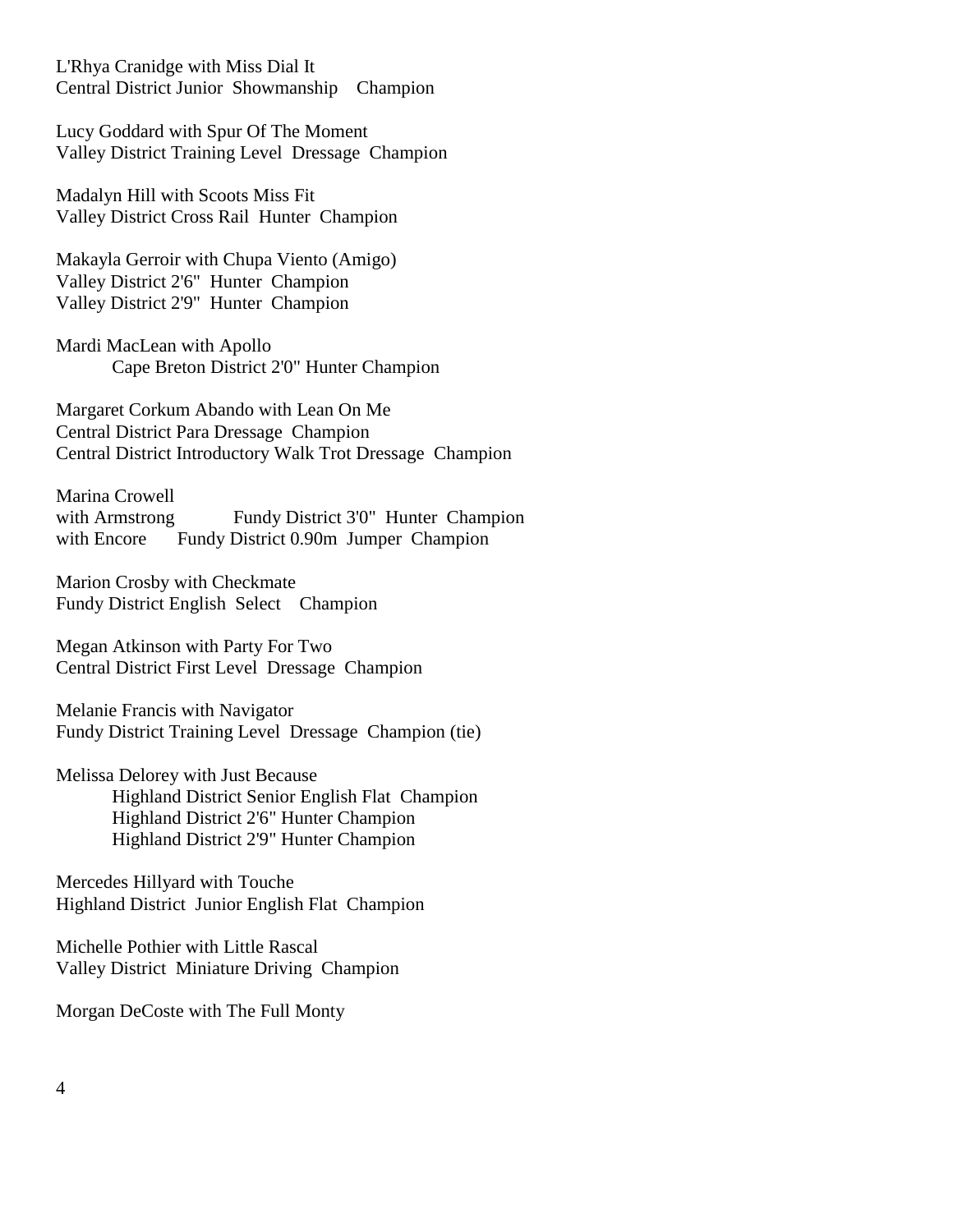Central District Junior Western Speed Champion

Naomi Hammond with Domino Effect Fundy District 0.70m Jumper Champion

Nathan Keeton with Mystery Fundy District Champion for Junior English Flat

18" Hunter 2'0" Hunter Cross Rail Hunter Junior Showmanship

Nicole Hamilton with Mayjuanawin Fundy District Senior Showmanship Champion

Nicole Osmond with Game Changer Fundy District 1.00m Jumper Champion with Qismah Fundy District 2'9" Hunter Champion

Pam MacKenzie with BeBop Fundy District Driving Champion

Patricia Lively with Robin Central District Western Dressage Champion

Peter Jackson with Nutmeg Central District Driving Champion

Quinn Arsenault with King's Double Trouble Central District Junior English Flat Champion

Rachel Fortin with Dakota Central District Senior English Flat Champion

Samantha McCullough with Bucephalus Highland District Third Level Dressage Champion

Sandra Symonds with Fidelity Valley District Third Level Dressage Champion

Sara Ivey with A Shot of Whiskey Cape Breton District Junior Western Speed Champion (tie)

Scott Buckle with Bright Exposure Fundy District Introductory Walk Trot Dressage Champion (tie)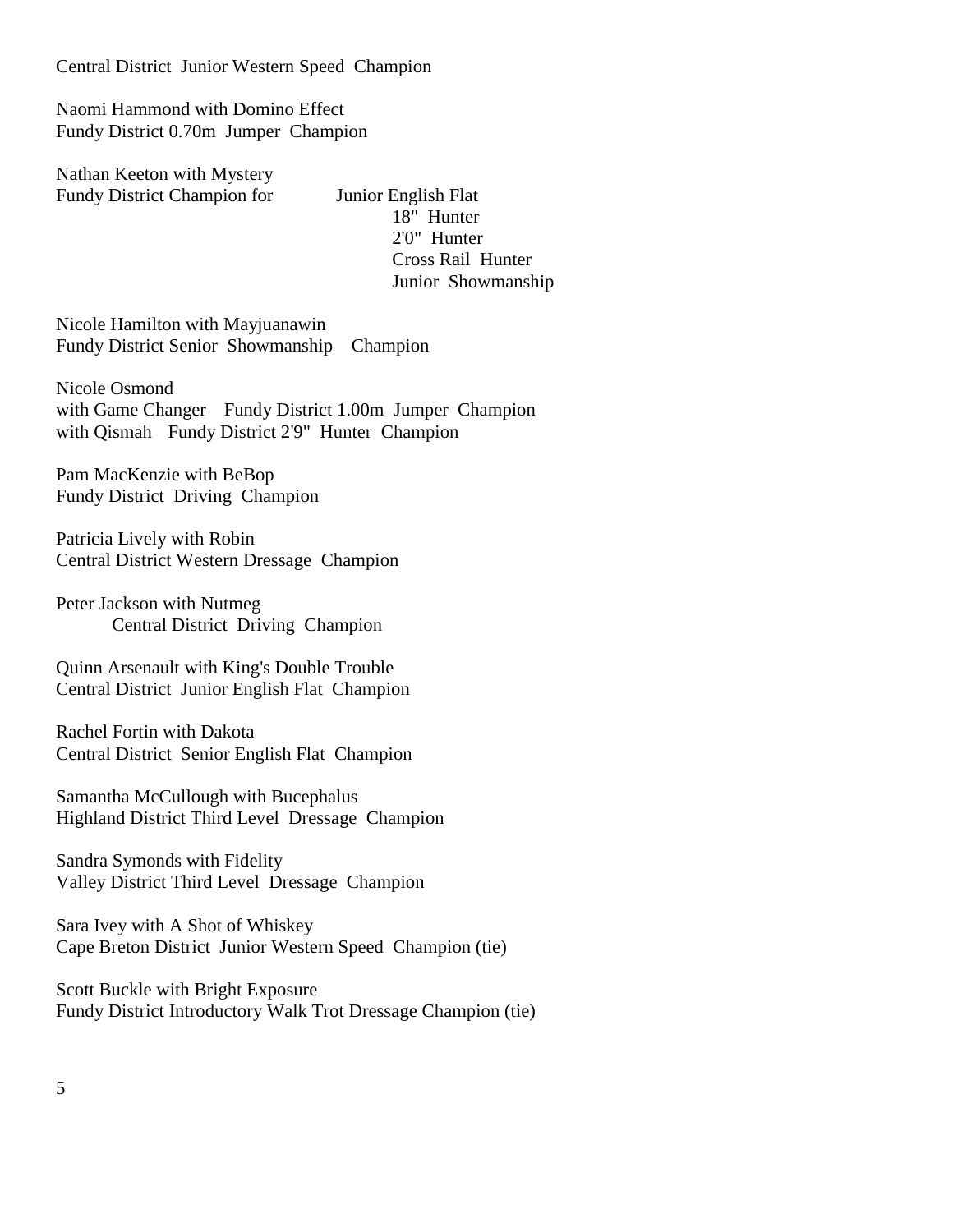Shanea Millett with Infinity Valley District First Level Dressage Champion

Sherri Greenough with Gahn Ya'n Hermes Paris Fundy District Western Select Champion

Stephanie Clarke with Perks A Flyin Cape Breton District Senior Western Speed Champion

Summer Fraser with Thunder Cape Breton District Junior Western Speed Champion (tie)

Susan Evans with Ima Imperial Kid Fundy District Senior Walk/Trot/Jog Champion

Susan Jakeman with Hollywood Jem Central District Senior Western Performance Champion Central District Western Select Champion

Teaghan Savoury with Flash Point Fundy District Junior Western Speed Champion Fundy District 0.75m Jumper Champion Fundy District 2'6" Hunter Champion

Vanessa Burchill with Huntec Central District 18" Hunter Champion Central District Cross Rail Hunter Champion

Victoria Salt with Reach for a Bluemoon Cape Breton District Senior English Flat Champion Cape Breton District Senior Showmanship Champion

Linnea Murray with Glitterbug Central District 2'0" Hunter Champion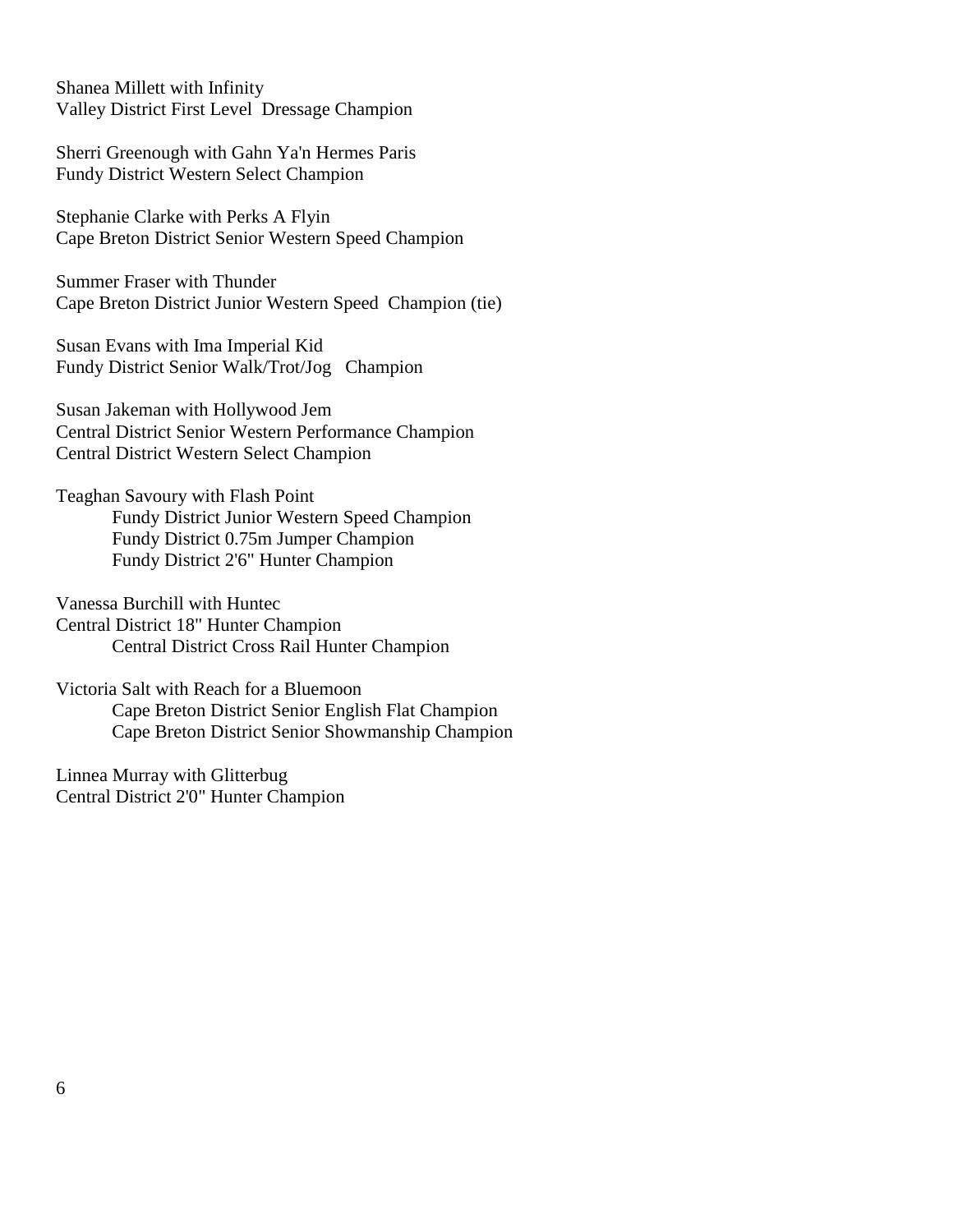## **Provincial Award Winners**

#### **Maritime Bred Award**

Champion Be A Flashy Revolution with Anais Cammaert

#### **Junior Showmanship High Point Award**

Reserve Champion Hannah McCarthy with So Smart I Shine Champion Catarina Giannandrea with Elegant Art

#### **Senior Showmanship High Point Award**

Reserve Champion Jenna Spencer with Investors Hotstuff Champion Victoria Salt with Reach For a Blue Moon

#### **Junior English Flat Division High Point Award**

Reserve Champion Anais Cammaert with Be A Flashy Revolution Champion Nathan Keeton with Mystery

## **Senior English Flat Division High Point Award**

Reserve Champion – tie Kirsten Dill with She's All That Victoria Salt with Reach For A Blue Moon Champion Emily Cameron with Lady Arabella

## **Junior Western Performance Division High Point Award**

Reserve Champion Toby MacDonald with Rae Lena Jac Champion Anais Cammaert with Be A Flashy Revolution

## **Senior Western Performance Division High Point Award**

Reserve Champion Lois MacNeil with Promise Me Jade Champion Jennifer MacNeil with Fleet Admiral Jac

#### **Senior Walk/Trot/Jog Division**

Reserve Champion Rebecca Clayton with Another Sleepless Nite Champion Susan Evans with Ima Imperial Kid

#### **Junior Walk/Trot/Jog Division**

Reserve Champion Jorja Cain with Jorja's Sweet Art Champion Jorja Wells with Max Last Flash

#### **Small Fry Walk/Trot/Jog Division**

Reserve Champion Karlie Peters with Sidekicks Valentine Champion Abigale Bonnell with Everythings Rosie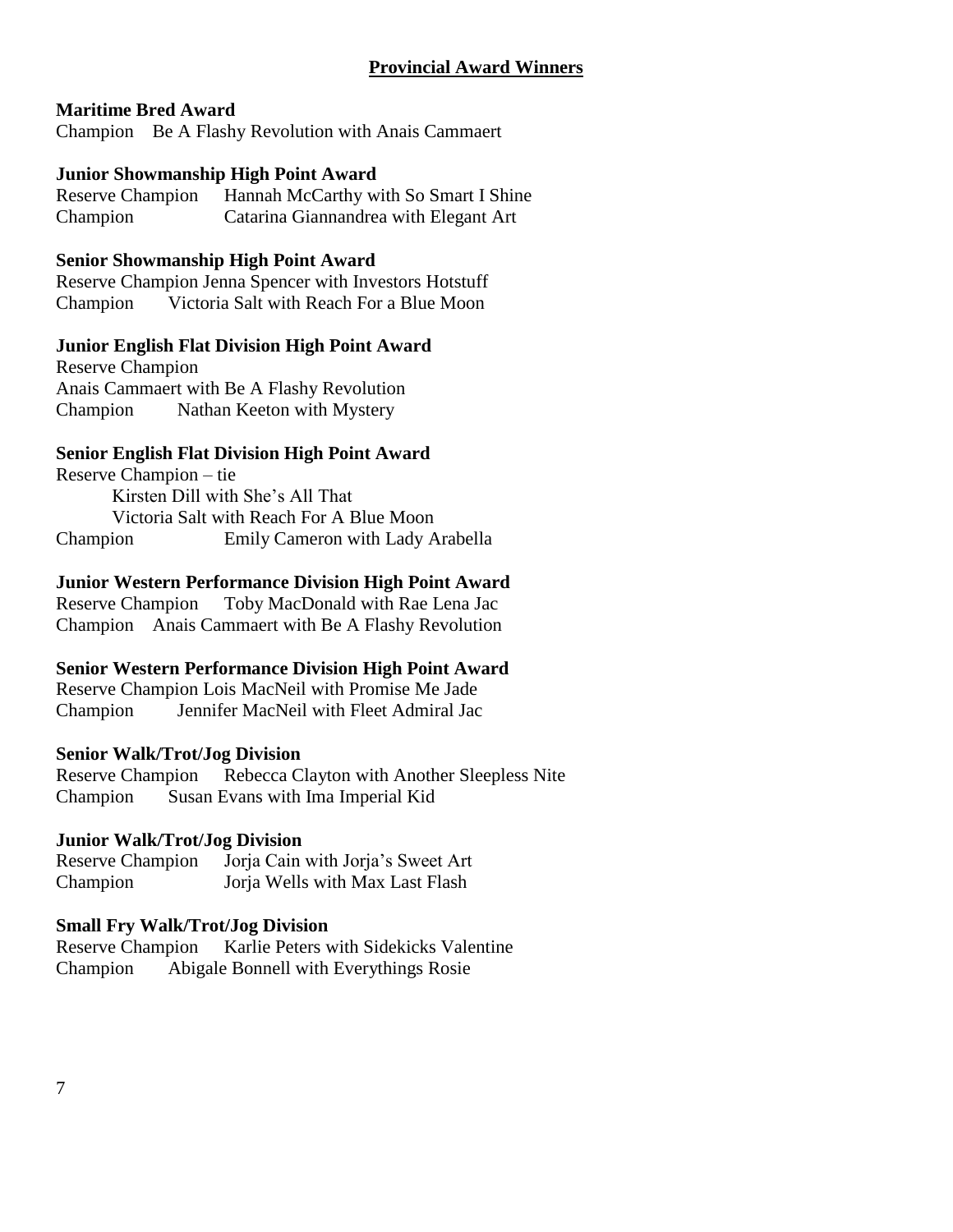#### **English Select Division**

Reserve Champion Adrienne Smith with A Silver Rolex Champion Joanne Fortin with All Dun in Chocolate

#### **Western Select Division**

Reserve Champion Sherri Greenough with Paris Champion Adrienne Smith with A Silver Rolex

#### **Junior Western Speed Division**

Reserve Champion Piper Matthews-Sibley with Domino Effect Champion Teaghan Savoury with Flash Point

#### **Senior Western Speed Division**

Reserve Champion Jenelle Collier with Peppy Sans Surprise Champion Stephanie Clarke with Perks A Flyin

#### **Introductory Walk Trot Level Dressage Division**

Reserve Champion Margie Abando with Lean On Me Champion –tie Isabelle Turner with Escapade STF

Scott Buckle with Bright Exposure

#### **Para Dressage Division**

Champion Margie Abando with Lean On Me

#### **Training Level Dressage Division**

Reserve Champion Kim Condy with Pembroke Champion – tie Jill Barker with Game Changer Melanie Francis with Navigator

#### **First Level Dressage Division**

Reserve Champion Shanea Millet with Infinity Champion Jenn Kreiberg with Black Raven

#### **Third Level Dressage Division**

Reserve Champion Samantha McCullough with Bucephalus Champion Sandra Symonds with High Fidelity

#### **Western Dressage Division**

Reserve Champion Patricia Lively with Robin Champion Lesley Higgins-Elchuck with Jesse Got The Gun

#### **0.7m Jumper Division**

Champion Naomi Hammond with Domino Effect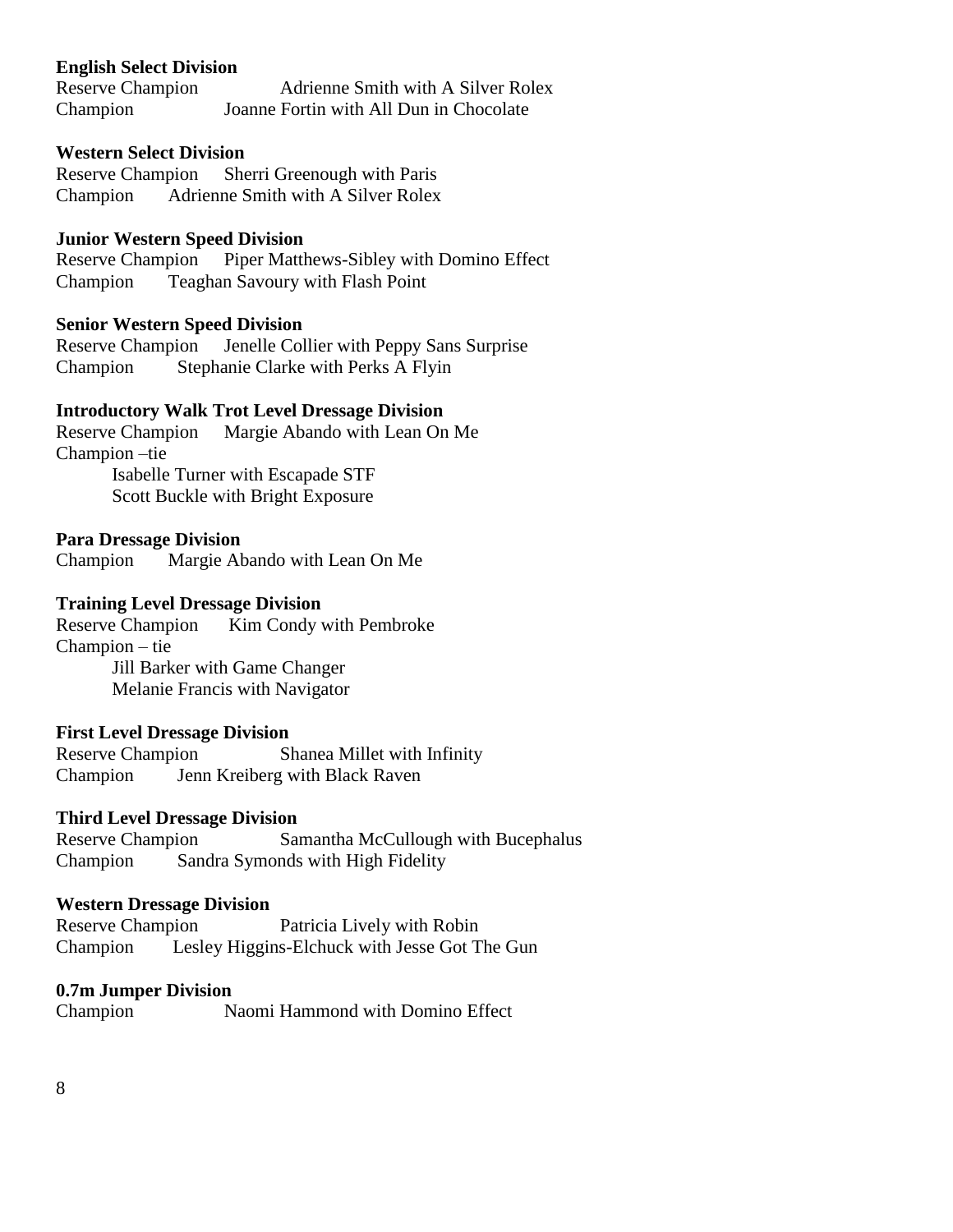#### **0.75m Jumper Division**

Reserve Champion Jessica van Nostrand with Berlin Champion Teaghan Savoury with Flash Point

#### **0.85m Jumper Division**

Reserve Champion Lauren Barrington with Cleopatra Champion Kathryn Mitchell with Fillipo

#### **0.9m Jumper Division**

Reserve Champion Katherine Howarth with State Of The Art Champion Marina Crowell with Encore

#### **1.0m Jumper Division**

Reserve Champion Marina Crowell with Encore Champion Nicole Osmond with Game Changer

#### **Miniature Driving Division**

Reserve Champion Kim Beaton with JK Classic Mini Edition Champion Michelle Pothier with Little Rascal

#### **Driving Division**

Reserve Champion Brian Irving with Miss Betty Champion Pam MacKenzie with BeeBop

#### **Cross Rail Hunter Division**

Reserve Champion Madalyn Hill with Scoots Miss Fit Champion Nathan Keeton with Mystery

#### **18" Hunter Division**

Reserve Champion Vanessa Burchill with Huntec Champion Nathan Keeton with Mystery

#### **2' Hunter Division**

Reserve Champion – Linnea Murray with Glitterbug Champion Nathan Keeton with Mystery

#### **2'3" Hunter Division**

Reserve Champion Keri Anne Taweel with Cascade Ice Champion Erika Dash with Queen of Spades

#### **2'6" Hunter Division**

Reserve Champion - Jessica Warr with Soft Touch Champion Teaghan Savoury with Flash Point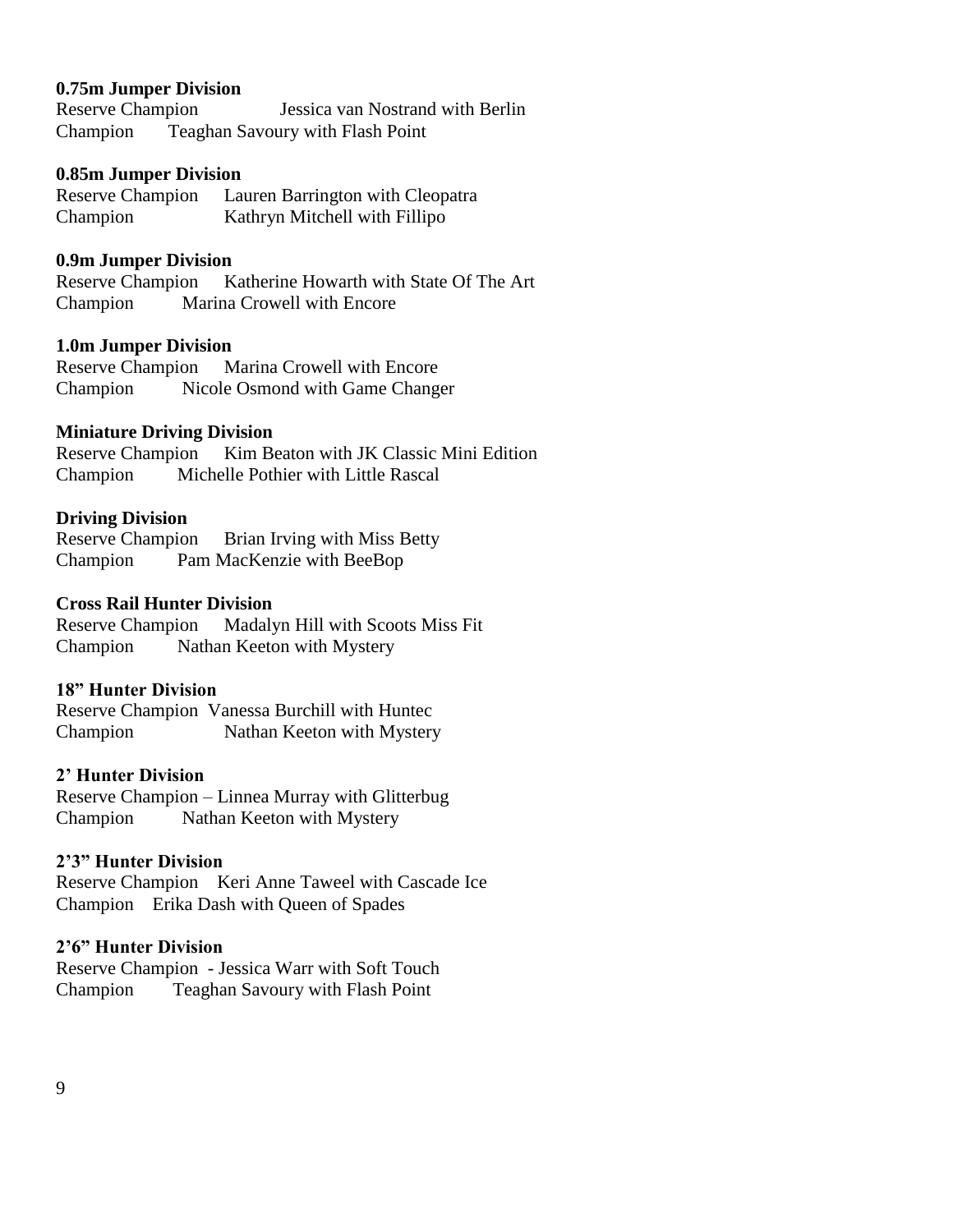## **2'9" Hunter Division**

Reserve Champion Jessica Warr with Soft Touch Champion Makayla Gerroir with Amigo

# **3' Hunter Division**

Katherine Howarth with State Of The Art Champion Marina Crowell with Armstrong

## *SENIOR* **PROVINCIAL ALL AROUND ATHLETE**

Jennifer MacNeil with Fleet Admiral Jac

## *JUNIOR* **PROVINCIAL ALL AROUND ATHLETE**

Nathan Keeton with Mystery